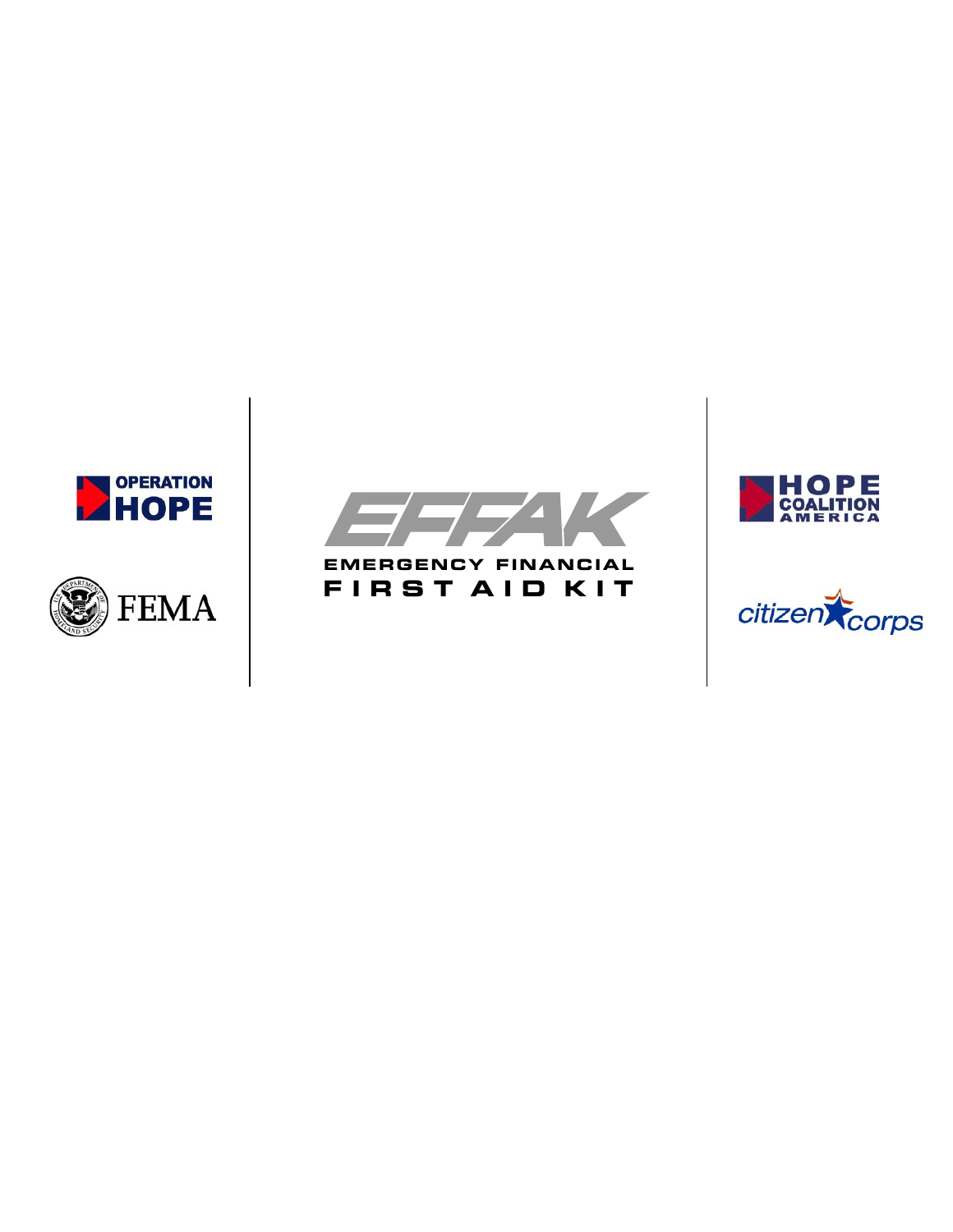

### **EMERGENCY FINANCIAL FIRST AID KIT** © Operation HOPE, Inc.

 $\mathcal{T}$ e live in a vulnerable world where it's likely that we – or someone we know – will be affected by an emergency event. Emergencies often come when we least expect it. What's more, many of us do not think to prepare our financial interests in advance. The Emergency Financial First Aid Kit (EFFAK) is here to help.

The EFFAK is a simple tool designed to assist you and your family in maintaining financial stability in the event of an emergency. EFFAK helps identify and organize key financial records and provides a quick reference file for your most important financial documents. One kit per household is recommended, although in the event one kit is used for a couple, all joint and separate accounts and liabilities should be included.

If you need any assistance completing your Emergency Financial First Aid Kit, call 1-888-388-*HOPE* (4673), and we will walk you through, step by step.

For more information about what you can do to be prepared for emergencies, visit www.citizencorps.gov or www.hopecoalitionamerica.org. To make a communications plan, get an emergency kit and be informed, visit www. ready.gov.

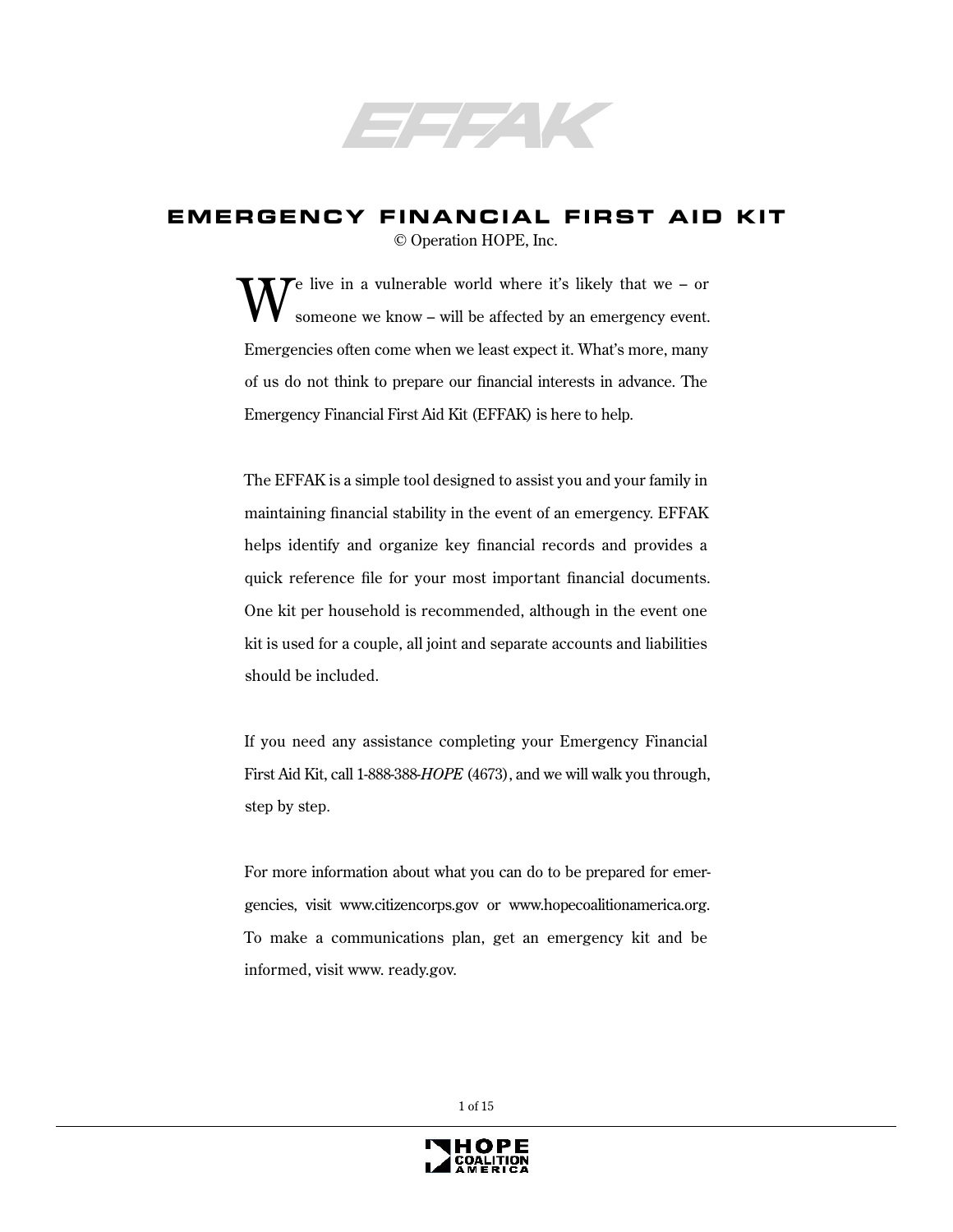

# **FIVE TIPS TO PREPARE FOR AN EMERGENCY**

- 1. Complete all sections of the Emergency Financial First Aid Kit (EFFAK) and obtain copies of any documents marked "NO" on the Important Legal Documents Checklist.
- 2. In an off-site safety deposit box, store the following important documents:
	- A copy of your EFFAK and legal documents
	- Photographs or video of all valuables
	- A computer backup file on diskette of any financial records stored on your computer (remember to update these records quarterly)
- 3. At home in a fireproof safe or file cabinet, store the following important documents:
	- Your EFFAK and other important documents in a waterproof bag
	- Keep \$10 and \$20 bills; ATM and credit card access may not be available
	- A writing tablet and two sharpened pencils
	- A copy of your off-site safety deposit box key
	- An extra copy of financial records from your computer backup file on diskette
- 4. Within reach of your home fireproof safe or file cabinet, have the following items stored in a durable bag:
	- AC charger for your mobile phone
	- AC adapter that can be plugged into a car cigarette lighter
	- Required prescription medications
	- Battery-charged flashlight
- 5. Mail a copy of your EFFAK and legal documents to your attorney in an envelope to be opened with your approval or in the event you become incapacitated.

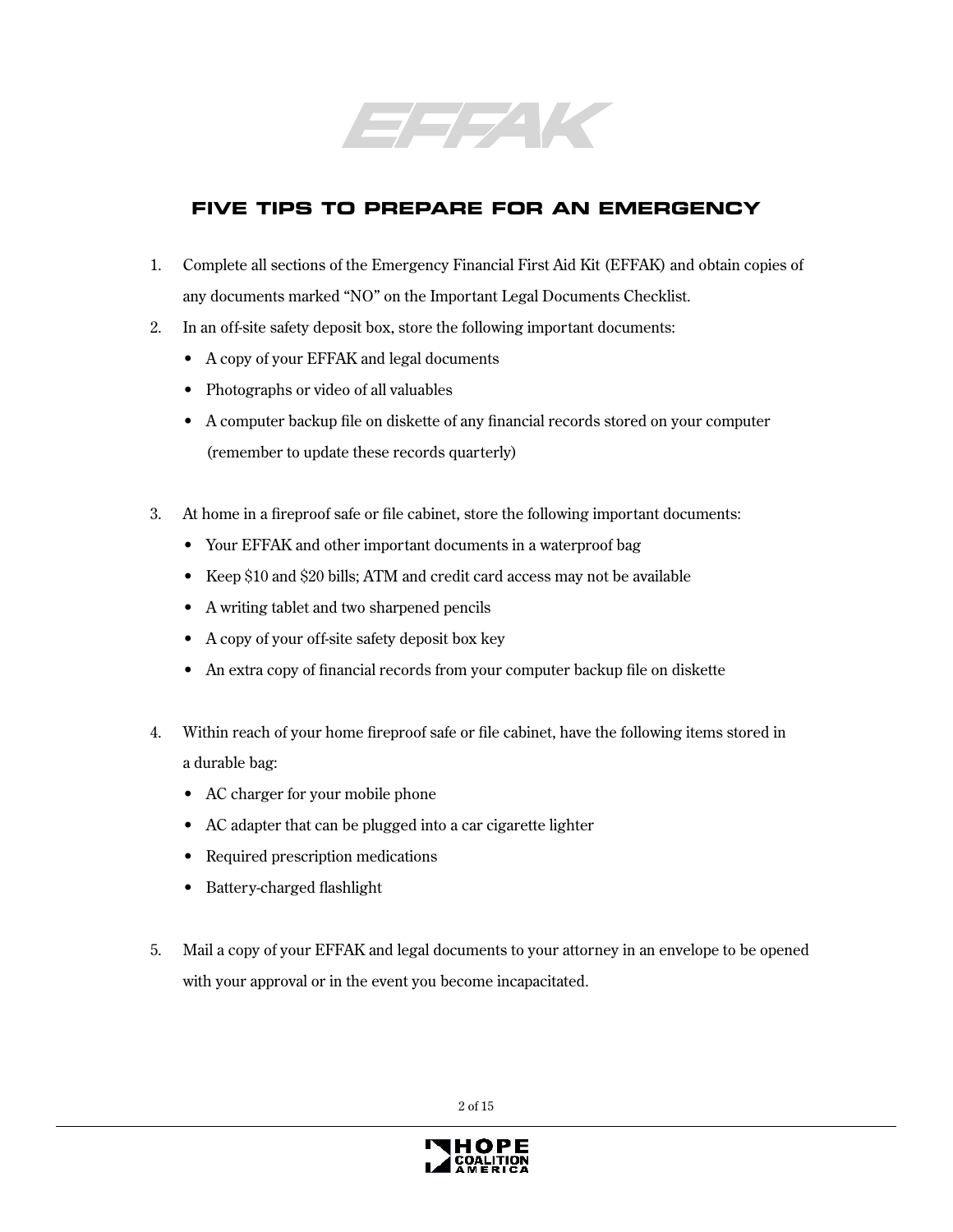

# **HOUSEHOLD INFORMATION**

#### Your Personal Information:

| Last Name                                              | <b>First Name</b> |                  | Middle Name         |
|--------------------------------------------------------|-------------------|------------------|---------------------|
| <b>Home Address</b>                                    |                   |                  |                     |
| City                                                   |                   | State/Providence | <b>ZIP</b> Code     |
| List the names of individuals living in the residence: |                   |                  |                     |
| Name (include other names used or aliases)             |                   | Age              | Relationship        |
|                                                        |                   |                  |                     |
|                                                        |                   |                  |                     |
|                                                        |                   |                  |                     |
| <b>Emergency Notification:</b>                         |                   |                  |                     |
| Name                                                   |                   | Relationship     | <b>Phone Number</b> |
|                                                        |                   |                  |                     |
|                                                        |                   |                  |                     |

*\*Make additional copies as required.*

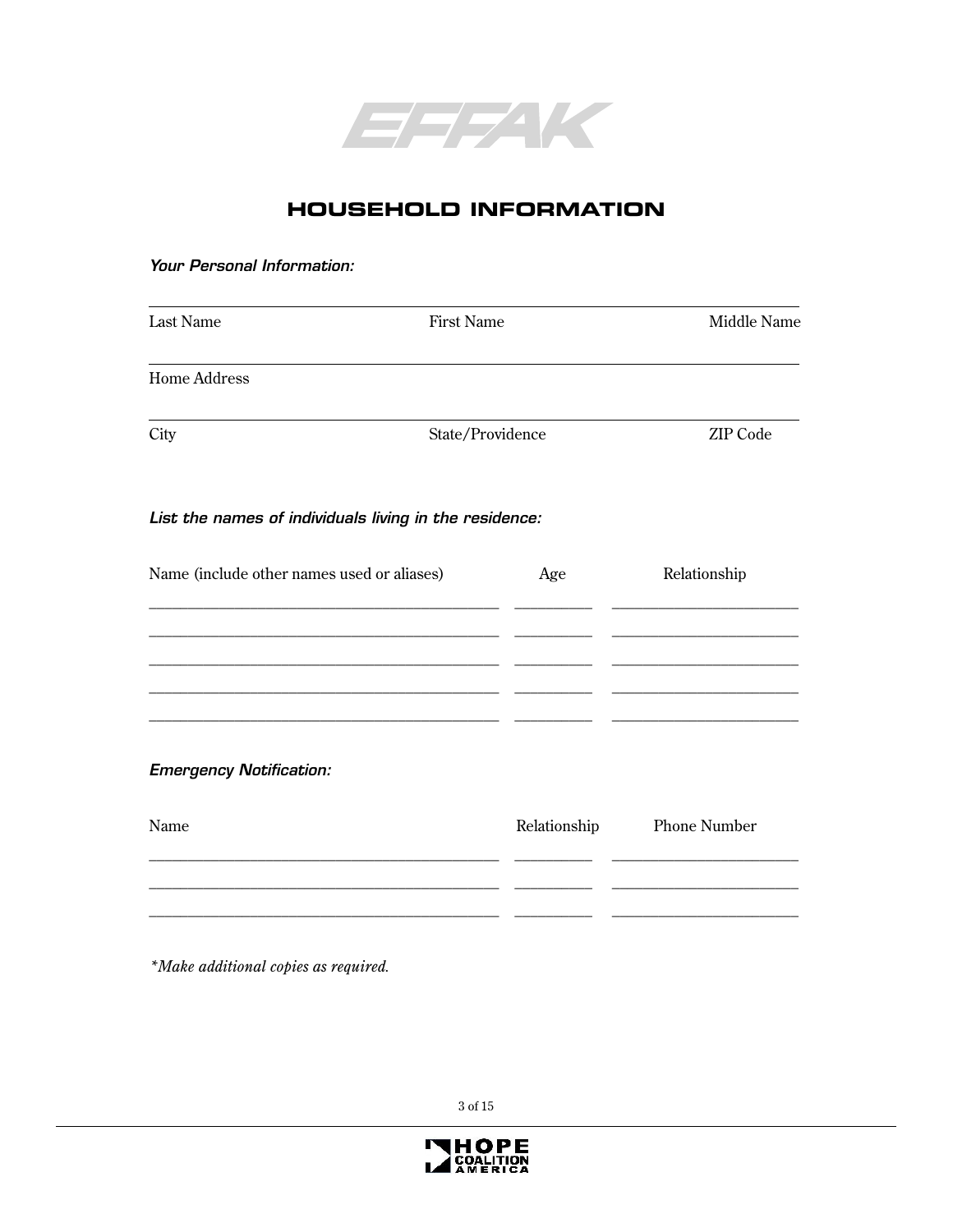

## **IMPORTANT LEGAL DOCUMENTS CHECKLIST**

(See "Helpful Hints" page as reference)

Make a copy of each document listed below and check "yes" or "no" to indicate whether or not the document copy is stored in your EFFAK. We strongly recommend that you place the originals of all listed documents in an off-site safety deposit box and in a fireproof safe at home (see the "Five Tips to Prepare for an Emergency" page for details). Mail a copy of your EFFAK and legal documents to an attorney in an envelope to be opened with your approval or in the event you become incapacitated. See next page for a list of helpful hints regarding important legal documents.

#### Important Legal Documents

#### Copy Attached

| 1.  | Birth Certificate(s)/Adoption papers         |                 | $yes \Box$ | $no \square$ | $n/a \Box$ |
|-----|----------------------------------------------|-----------------|------------|--------------|------------|
| 2.  | Marriage License                             |                 | $yes \Box$ | $no \square$ | $n/a \Box$ |
| 3.  | Social Security Card(s)                      |                 | $yes \Box$ | $no \square$ | $n/a \Box$ |
| 4.  | Military Discharge DD 214                    |                 | yes $\Box$ | $no \square$ | $n/a \Box$ |
| 5.  | Health Insurance ID Card(s)                  |                 | yes $\Box$ | $no \square$ | $n/a \Box$ |
| 6.  | Current Military ID                          |                 | $yes \Box$ | $no \square$ | $n/a \Box$ |
| 7.  | Life Insurance Policy or Policies            | (No.            | yes $\Box$ | $no \square$ | $n/a \Box$ |
| 8.  | <b>Property Insurance Policy or Policies</b> | $(N0,\qquad)$   | $yes \Box$ | $no \square$ | $n/a \Box$ |
| 9.  | <b>Auto Registration/Ownership Papers</b>    | $(N0,\qquad)$   | $yes \Box$ | $no \square$ | $n/a \Box$ |
|     | 10. Auto Insurance Policy or Policies        | $(N0,\t)$       | yes $\Box$ | $no \square$ | $n/a \Box$ |
| 11. | <b>Naturalization Documents</b>              |                 | yes $\Box$ | $no \square$ | $n/a \Box$ |
|     | 12. Power of Attorney                        |                 | $yes \Box$ | $no \square$ | $n/a \Box$ |
|     | 13. Short Form Will                          |                 | $yes \Box$ | $no \square$ | $n/a \Box$ |
|     | 14. Passport                                 |                 | $yes \Box$ | $no \square$ | $n/a \Box$ |
| 15. | <b>Real Estate Deeds of Trust</b>            | $(No.$ (No. $)$ | yes $\Box$ | $no \square$ | $n/a \Box$ |
|     | 16. Previous Year Tax Returns                |                 | $yes \Box$ | $no \square$ | $n/a \Box$ |
|     | 17. Name and phone number of your attorney:  |                 |            |              |            |

4 of 15

\_\_\_\_\_\_\_\_\_\_\_\_\_\_\_\_\_\_\_\_\_\_\_\_\_\_\_\_\_\_\_\_\_\_\_\_\_\_\_\_\_\_\_\_\_\_\_\_\_\_\_\_\_\_\_\_\_\_\_\_\_\_\_\_\_\_\_\_\_\_\_\_\_\_\_\_\_\_\_\_\_\_\_\_\_\_\_\_\_\_\_\_\_\_\_\_\_\_\_  $\_$  ,  $\_$  ,  $\_$  ,  $\_$  ,  $\_$  ,  $\_$  ,  $\_$  ,  $\_$  ,  $\_$  ,  $\_$  ,  $\_$  ,  $\_$  ,  $\_$  ,  $\_$  ,  $\_$  ,  $\_$  ,  $\_$  ,  $\_$  ,  $\_$  ,  $\_$  ,  $\_$  ,  $\_$  ,  $\_$  ,  $\_$  ,  $\_$  ,  $\_$  ,  $\_$  ,  $\_$  ,  $\_$  ,  $\_$  ,  $\_$  ,  $\_$  ,  $\_$  ,  $\_$  ,  $\_$  ,  $\_$  ,  $\_$  ,

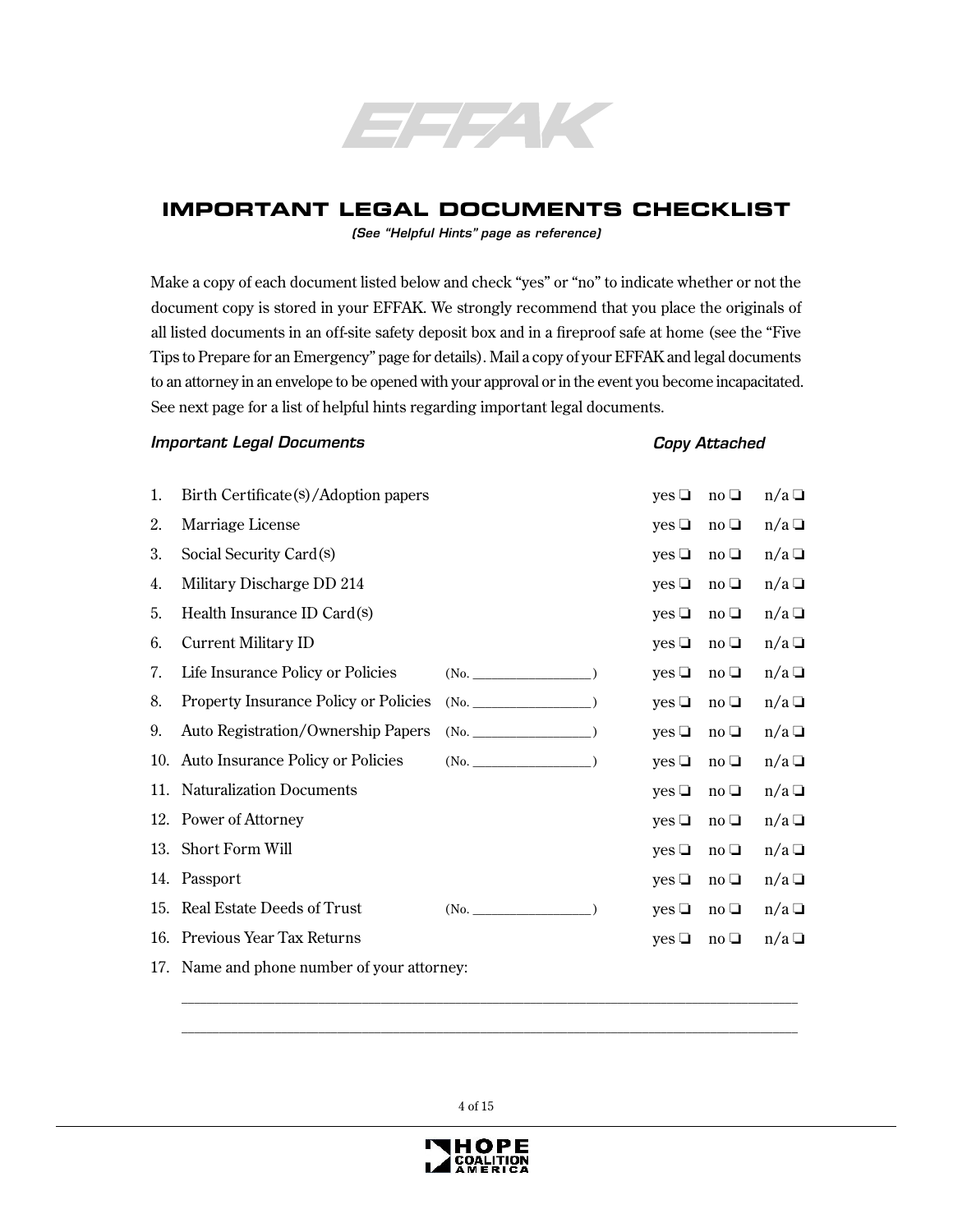

# **HELPFUL HINTS: IMPORTANT LEGAL DOCUMENTS**

These helpful hints provide direction in identifying the best resources for gathering the documents listed on the checklist (previous page).

- 1-2. You can obtain copies of birth, death, marriage, divorce and adoption certificates from your state health or social services administrations for a minimal fee.
- 3. If your income is reported to the IRS, you must have a Social Security card. Call your local Social Security office for assistance in obtaining new/replacement cards, or refer to the SSN FAQ Web page (http://www.cpsr.org/cpsr/privacy/ssn/ssn.faq.html) for further assistance.
- 4. If you are a veteran, obtain copies of your Military DD214 the documents for veterans benefits and enhanced Social Security entitlements. Copies may be obtained by contacting the U.S. National Archives & Records Administration at 1-866-272-6272 or 1-86-NARA-NARA or by accessing Veterans Records online at: http://www.archives.gov/research\_ room/vetrecs/index.html
- 5. Obtain a copy of your Health Insurance ID Cards. These cards are invaluable if the original card is lost or destroyed.
- 6. If applicable, make a copy of your military ID and copy both sides. A copy of this ID will expedite obtaining a replacement if needed.
- 7-10. Call the claims number on the policy to verify that the number is current and write the number on the first page of the policy. With your policy number in-hand, you will be able to verify coverage.
- 11. Naturalization documents are the only acceptable proof of citizenship for individuals not born in the United States.
- 12. A Power of Attorney document will allow your spouse or trusted responsible relative to handle your affairs in the event you become incapacitated.
- 13. A Will is a helpful document that can help reduce family conflicts, probate, time and expenses.
- 14. A passport will expedite obtaining a replacement passport if needed and is an excellent form of identification if a driver's license is lost or destroyed.
- 15. A Real Estate Deed of Trust may be required to verify ownership in order to receive assistance.
- 16. Tax returns from the previous year may be required to apply for new loans and verify qualification for income-restricted entitlements.
- 17. Name and phone number of your attorney:

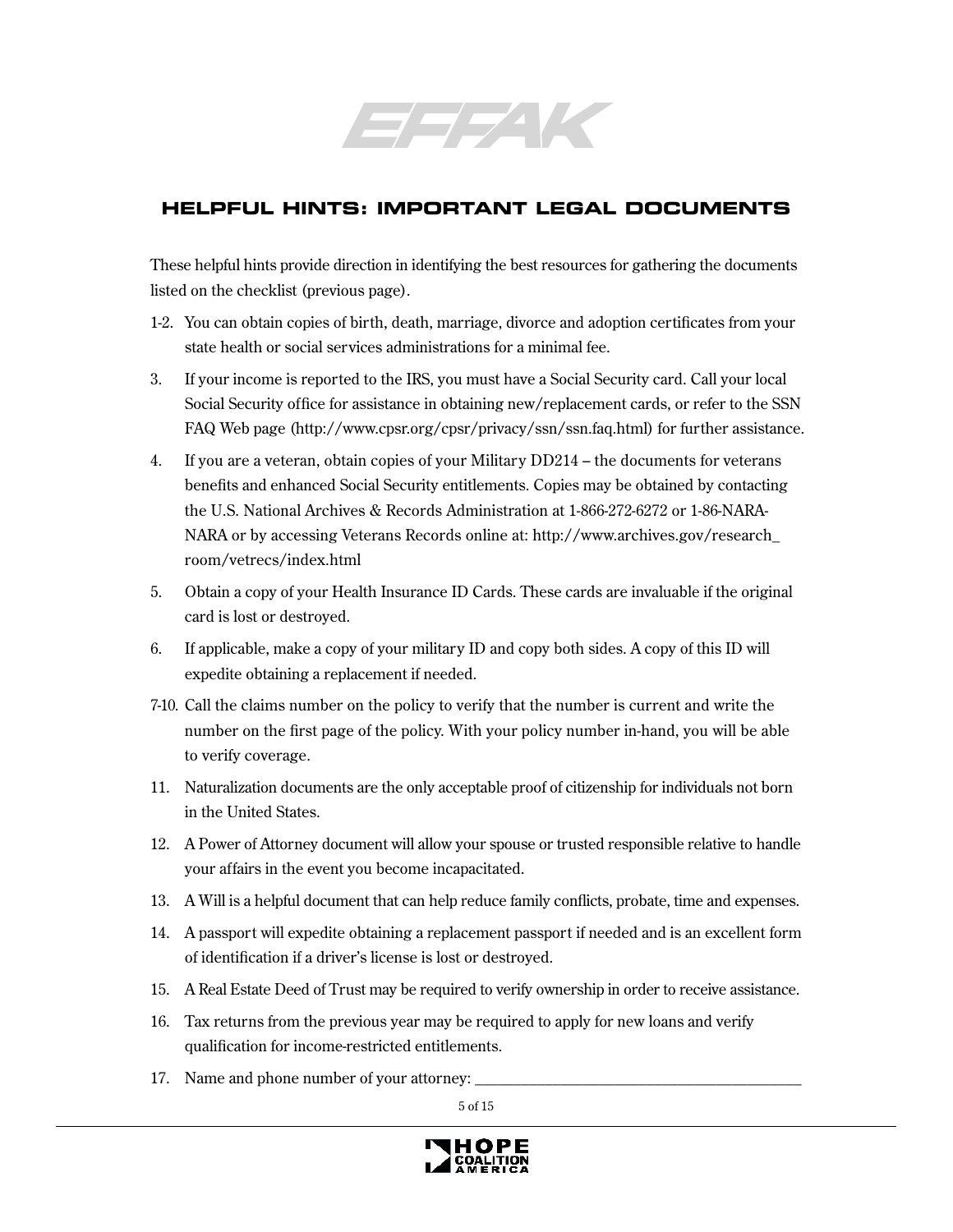

## LEDGER OF YOUR IMPORTANT LEGAL DOCUMENTS

Create a quick reference ledger of all personal legal documents you have included with EFFAK.

| 1.  |                                                                                                                        |  |  |
|-----|------------------------------------------------------------------------------------------------------------------------|--|--|
| 2.  |                                                                                                                        |  |  |
| 3.  |                                                                                                                        |  |  |
| 4.  |                                                                                                                        |  |  |
| 5.  |                                                                                                                        |  |  |
| 6.  |                                                                                                                        |  |  |
|     |                                                                                                                        |  |  |
| 7.  |                                                                                                                        |  |  |
| 8.  |                                                                                                                        |  |  |
| 9.  | <u> 1988 - Johann Barn, margaret eta bat erroman erroman ez arteko hamarko hamarko hamarko hamarko hamarko hamarko</u> |  |  |
| 10. |                                                                                                                        |  |  |
| 11. |                                                                                                                        |  |  |
|     |                                                                                                                        |  |  |
|     |                                                                                                                        |  |  |
|     |                                                                                                                        |  |  |
| 15. |                                                                                                                        |  |  |
| 16. |                                                                                                                        |  |  |
|     |                                                                                                                        |  |  |
|     |                                                                                                                        |  |  |
| 18. |                                                                                                                        |  |  |
| 19. | <u> La componenta de la componenta de la componenta de la componenta de la componenta de la componenta de la compo</u> |  |  |

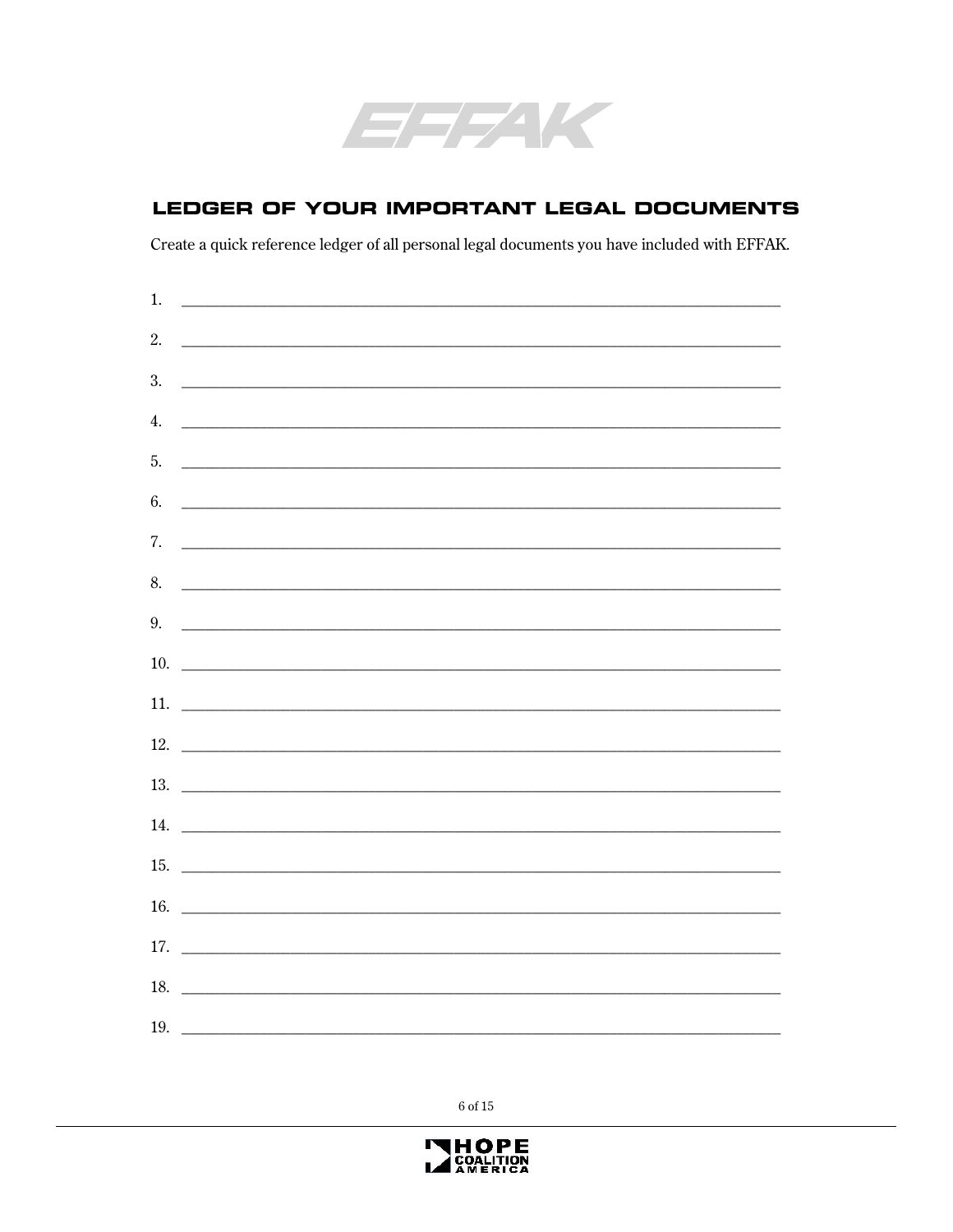

# **EMERGENCY ASSISTANCE NUMBERS:**

#### Emergency 9-1-1

Keep in mind that for local emergencies, 9-1-1 is an important resource to consider.

#### The Poison Control Center

If you have a poisoning emergency, call 1-800-222-1222.

#### The American Red Cross (ARC)

Call the American Red Cross at 1-866-438-4636 and request contact information for your local American Red Cross office, including phone number and address.

#### **Record This Information:**

Local Number for the ARC:

Address:

### Federal Emergency Management Agency (FEMA)

FEMA may be able to provide emergency assistance when there is a presidentially declared disaster in your area. People in the affected disaster area can register with FEMA through the tele-registration number. Because each case is reviewed individually, eligibility may vary from applicant to applicant.

\_\_\_\_\_\_\_\_\_\_\_\_\_\_\_\_\_\_\_\_\_\_\_\_\_\_\_\_\_\_\_\_\_\_\_\_\_\_\_\_\_\_\_\_\_\_\_\_\_\_\_\_\_\_\_\_\_\_\_\_\_\_\_\_\_\_\_\_\_\_\_\_\_\_\_\_\_\_\_\_\_\_\_\_ \_\_\_\_\_\_\_\_\_\_\_\_\_\_\_\_\_\_\_\_\_\_\_\_\_\_\_\_\_\_\_\_\_\_\_\_\_\_\_\_\_\_\_\_\_\_\_\_\_\_\_\_\_\_\_\_\_\_\_\_\_\_\_\_\_\_\_\_\_\_\_\_\_\_\_\_\_\_\_\_\_\_\_\_ \_\_\_\_\_\_\_\_\_\_\_\_\_\_\_\_\_\_\_\_\_\_\_\_\_\_\_\_\_\_\_\_\_\_\_\_\_\_\_\_\_\_\_\_\_\_\_\_\_\_\_\_\_\_\_\_\_\_\_\_\_\_\_\_\_\_\_\_\_\_\_\_\_\_\_\_\_\_\_\_\_\_\_\_

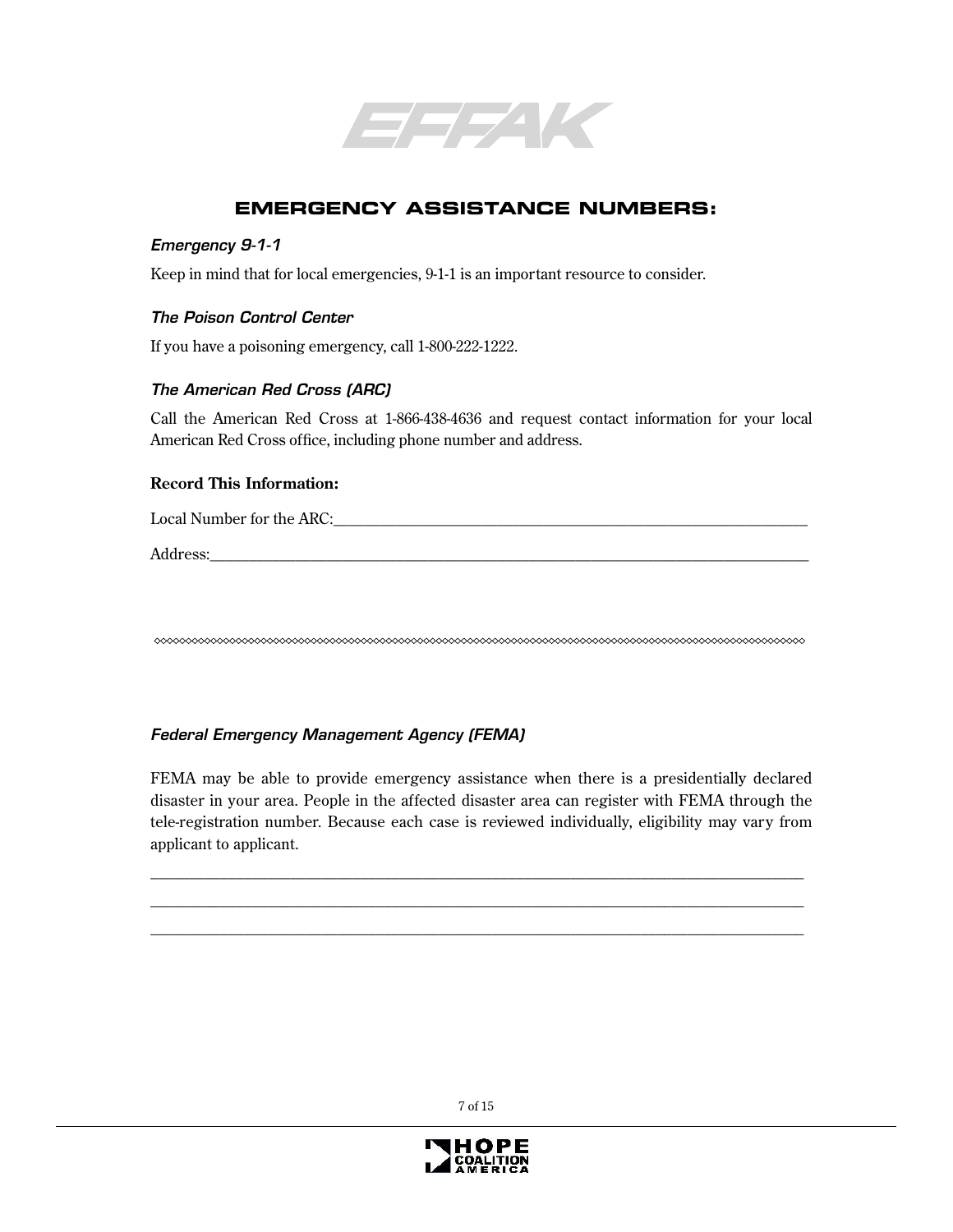

### **EMERGENCY NUMBERS:**

|                                     | Address: <u>Address:</u> Address: Address: Address: Address: Address: Address: Address: Address: Address: Address: Address: Address: Address: Address: Address: Address: Address: Address: Address: Address: Address: Address: Addr |
|-------------------------------------|-------------------------------------------------------------------------------------------------------------------------------------------------------------------------------------------------------------------------------------|
|                                     |                                                                                                                                                                                                                                     |
|                                     |                                                                                                                                                                                                                                     |
|                                     |                                                                                                                                                                                                                                     |
| List of necessary medications:      |                                                                                                                                                                                                                                     |
|                                     |                                                                                                                                                                                                                                     |
|                                     |                                                                                                                                                                                                                                     |
|                                     | $6. \underline{\hspace{2cm}}$                                                                                                                                                                                                       |
|                                     |                                                                                                                                                                                                                                     |
| List medicines you are allergic to: |                                                                                                                                                                                                                                     |
|                                     |                                                                                                                                                                                                                                     |
|                                     | $5.$ $\overline{\phantom{a}}$                                                                                                                                                                                                       |
| 3.                                  | 6.                                                                                                                                                                                                                                  |

 $8$  of  $15\,$ 

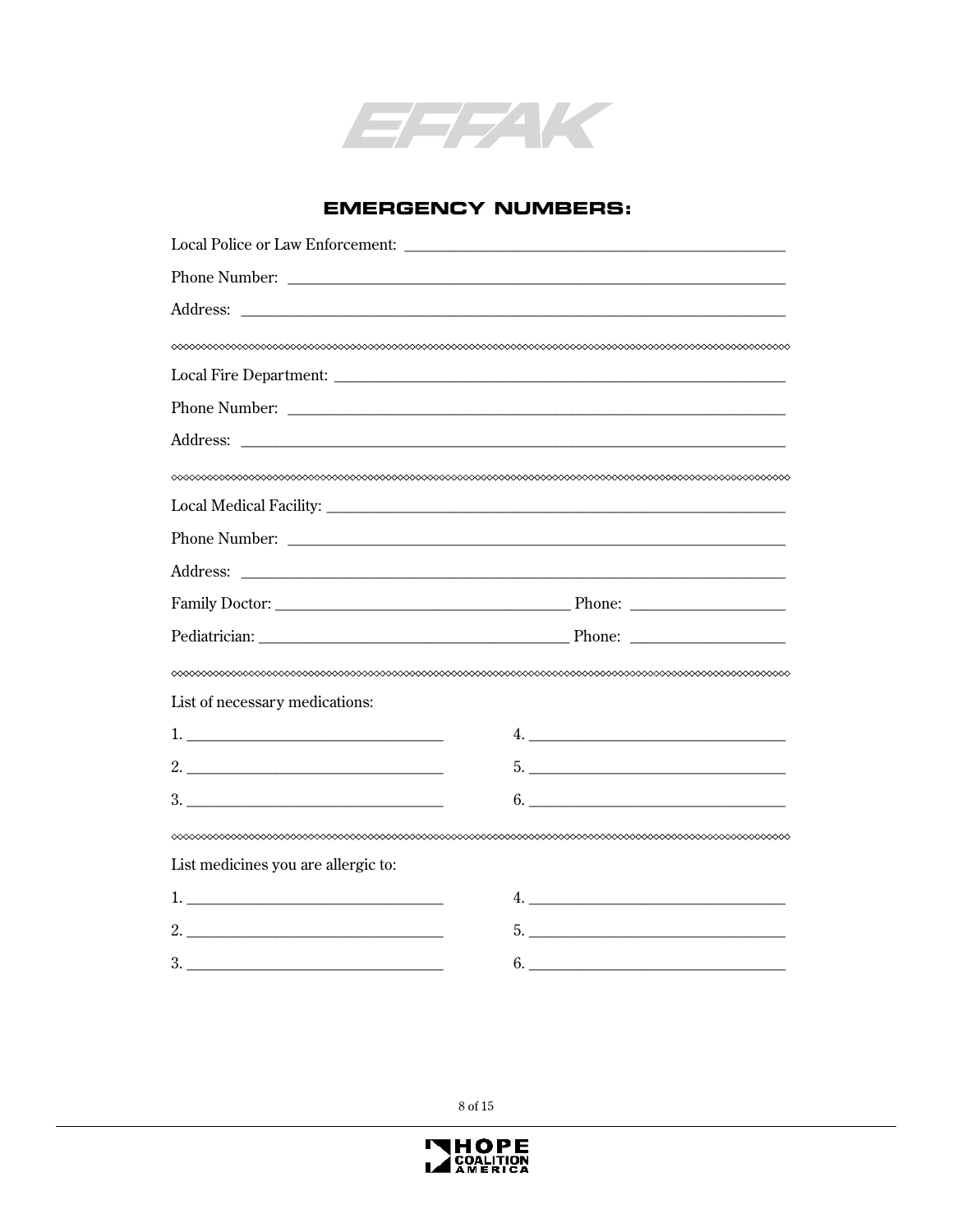

### **SCHOOL CONTACT INFORMATION:**

| *Make additional copies as required. |  |
|--------------------------------------|--|

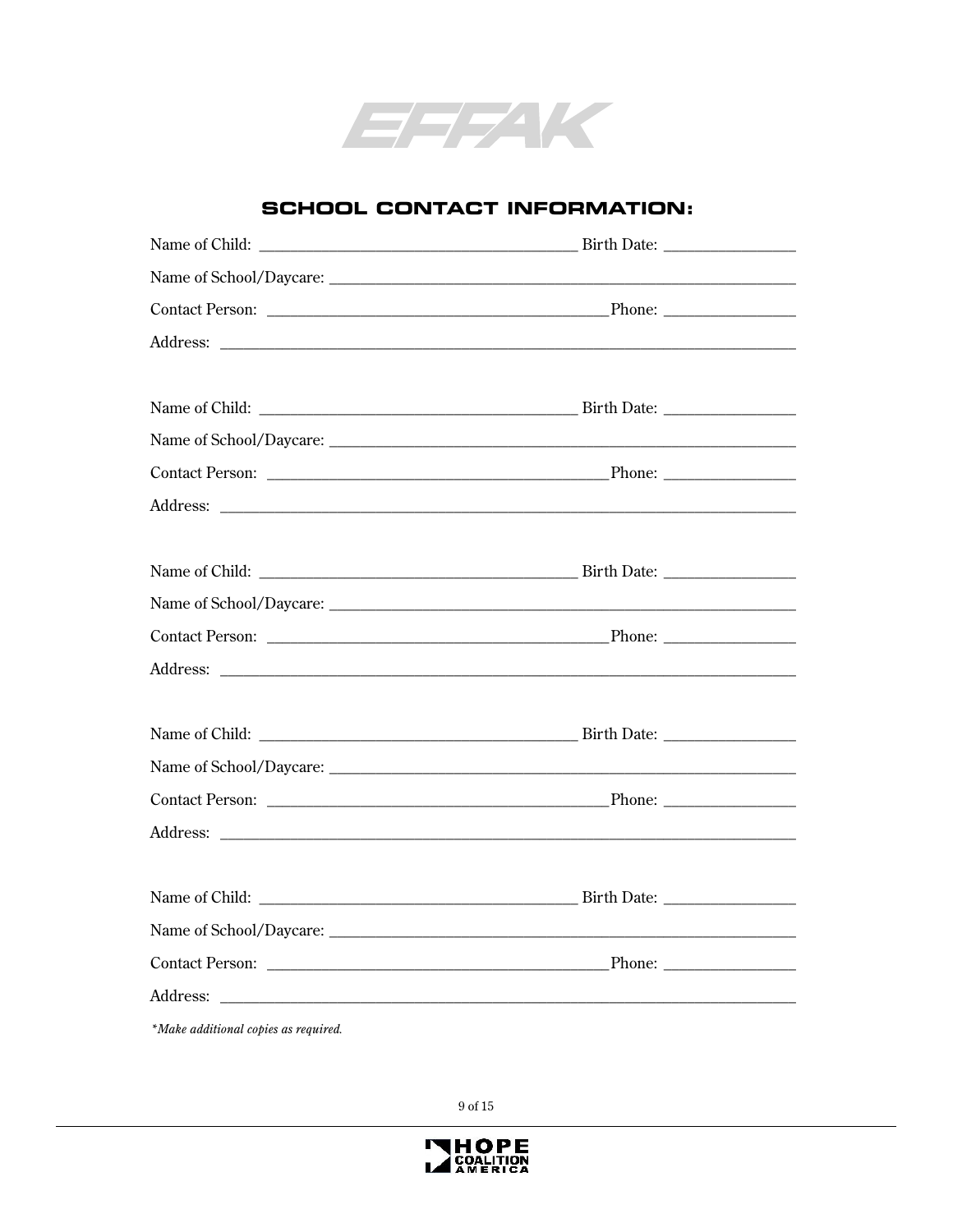

### **FINANCIAL ACCOUNT RELATIONSHIPS**

(Banks, Credit Unions, etc.)

| Institution Contact Person:                                                                                                                                                                                                    |
|--------------------------------------------------------------------------------------------------------------------------------------------------------------------------------------------------------------------------------|
| Online Access Information: Lateral Contract Contract Contract Contract Contract Contract Contract Contract Contract Contract Contract Contract Contract Contract Contract Contract Contract Contract Contract Contract Contrac |
|                                                                                                                                                                                                                                |
|                                                                                                                                                                                                                                |
|                                                                                                                                                                                                                                |
|                                                                                                                                                                                                                                |
| Account Number: Lawrence and Contact Contact Contact Contact Contact Contact Contact Contact Contact Contact Contact Contact Contact Contact Contact Contact Contact Contact Contact Contact Contact Contact Contact Contact C |
| Institution Contact Person: Later and Contact Person: Later and Contact Person: Later and Contact Person:                                                                                                                      |
|                                                                                                                                                                                                                                |
| Web site:                                                                                                                                                                                                                      |
|                                                                                                                                                                                                                                |
|                                                                                                                                                                                                                                |
|                                                                                                                                                                                                                                |
| Account Number: National Account Number:                                                                                                                                                                                       |
|                                                                                                                                                                                                                                |
|                                                                                                                                                                                                                                |
| Web site:                                                                                                                                                                                                                      |
|                                                                                                                                                                                                                                |
|                                                                                                                                                                                                                                |
| Name of Account Holder:                                                                                                                                                                                                        |
| Account Number:                                                                                                                                                                                                                |
|                                                                                                                                                                                                                                |
|                                                                                                                                                                                                                                |
| Web site:                                                                                                                                                                                                                      |
| *Make additional copies as required.<br>10 of 15                                                                                                                                                                               |

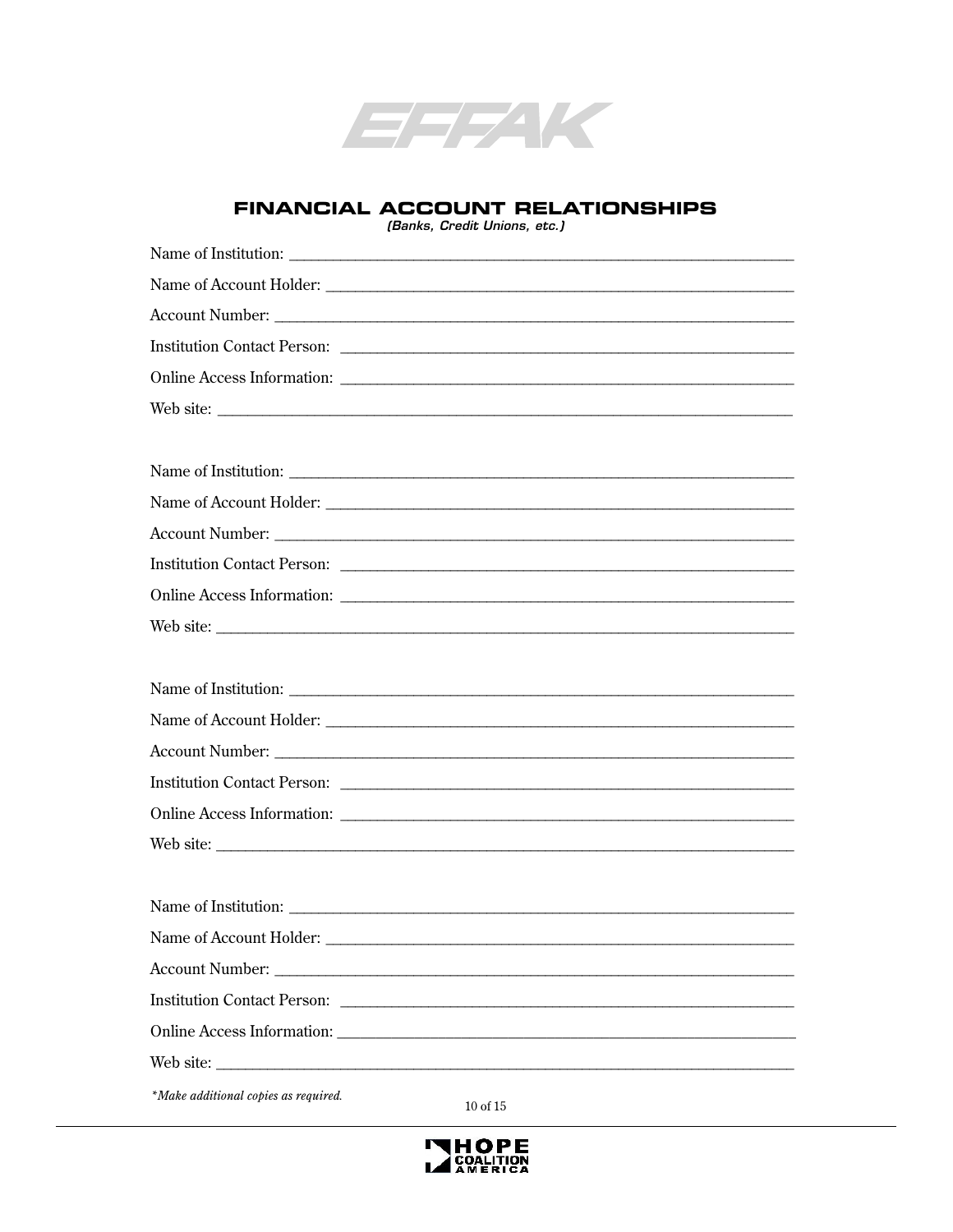

### **CREDIT/DEBIT CARD RELATIONSHIPS**

| Expiration Date: _________Member Services Number: ______________________________                                                                                                                                                     |
|--------------------------------------------------------------------------------------------------------------------------------------------------------------------------------------------------------------------------------------|
|                                                                                                                                                                                                                                      |
|                                                                                                                                                                                                                                      |
|                                                                                                                                                                                                                                      |
|                                                                                                                                                                                                                                      |
|                                                                                                                                                                                                                                      |
| Account Number: <u>and a series of the series of the series of the series of the series of the series of the series of the series of the series of the series of the series of the series of the series of the series of the ser</u> |
| Expiration Date: _________Member Services Number: ______________________________                                                                                                                                                     |
|                                                                                                                                                                                                                                      |
|                                                                                                                                                                                                                                      |
|                                                                                                                                                                                                                                      |
|                                                                                                                                                                                                                                      |
|                                                                                                                                                                                                                                      |
|                                                                                                                                                                                                                                      |
| Expiration Date: _________Member Services Number: ______________________________                                                                                                                                                     |
|                                                                                                                                                                                                                                      |
|                                                                                                                                                                                                                                      |
|                                                                                                                                                                                                                                      |
|                                                                                                                                                                                                                                      |
| Issuer of Card:                                                                                                                                                                                                                      |
|                                                                                                                                                                                                                                      |
| Expiration Date: Member Services Number:                                                                                                                                                                                             |
|                                                                                                                                                                                                                                      |
|                                                                                                                                                                                                                                      |
| *Make additional copies as required.                                                                                                                                                                                                 |
| 11 of 15                                                                                                                                                                                                                             |

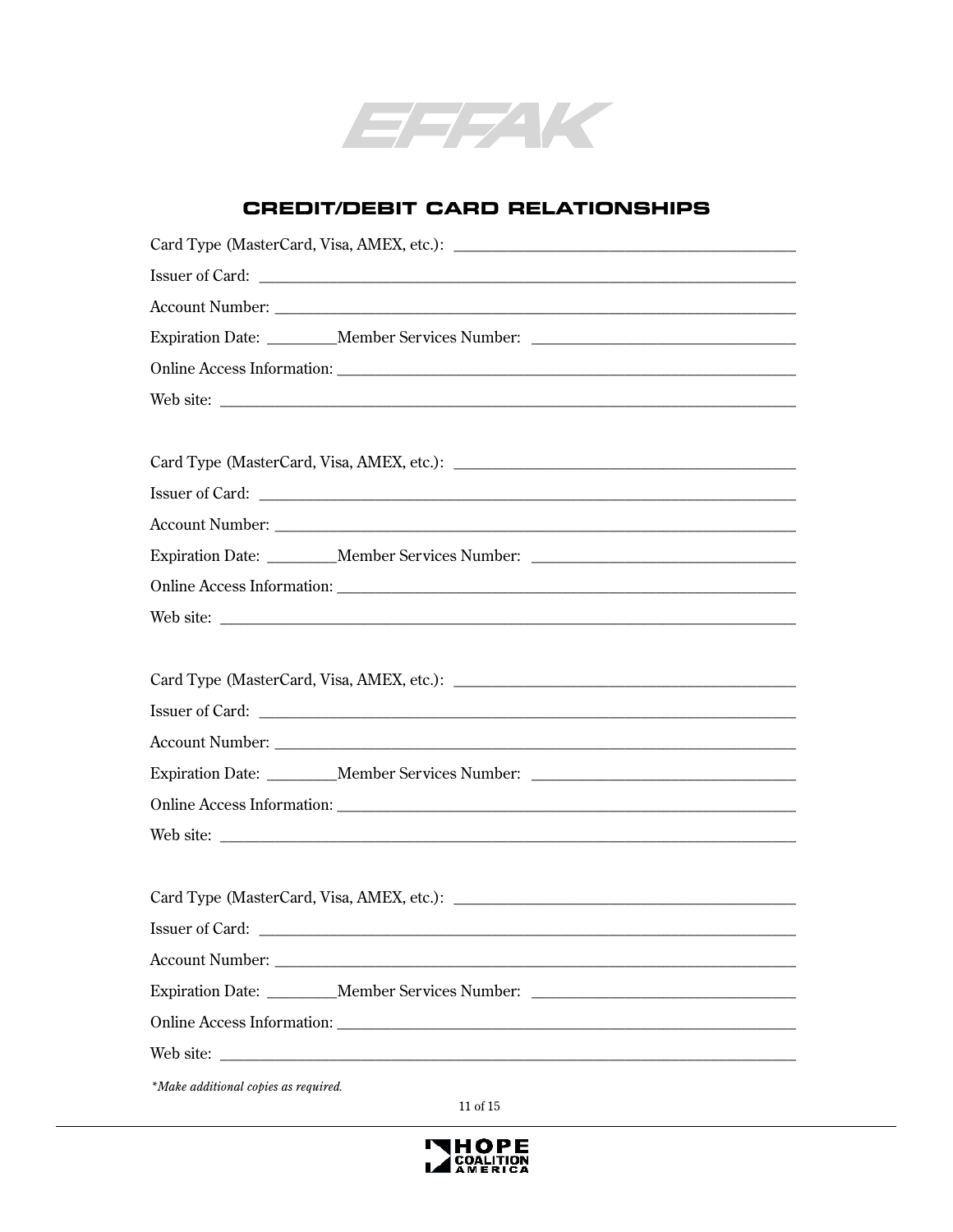

### **INVESTMENT ACCOUNT RELATIONSHIPS**

| Web site:                            |           |  |
|--------------------------------------|-----------|--|
|                                      |           |  |
|                                      |           |  |
|                                      |           |  |
|                                      |           |  |
|                                      |           |  |
| Account Number:                      |           |  |
|                                      |           |  |
|                                      |           |  |
|                                      |           |  |
|                                      |           |  |
|                                      |           |  |
|                                      |           |  |
|                                      |           |  |
|                                      |           |  |
|                                      |           |  |
|                                      |           |  |
|                                      |           |  |
|                                      |           |  |
|                                      |           |  |
|                                      | Web site: |  |
|                                      |           |  |
|                                      |           |  |
|                                      |           |  |
| Address:                             |           |  |
| Contact Person:                      |           |  |
| <b>Account Number:</b>               |           |  |
|                                      |           |  |
| Type of Investment:                  |           |  |
| <b>Online Access Information:</b>    |           |  |
| Web site:                            |           |  |
| *Make additional copies as required. |           |  |
|                                      | 12 of 15  |  |

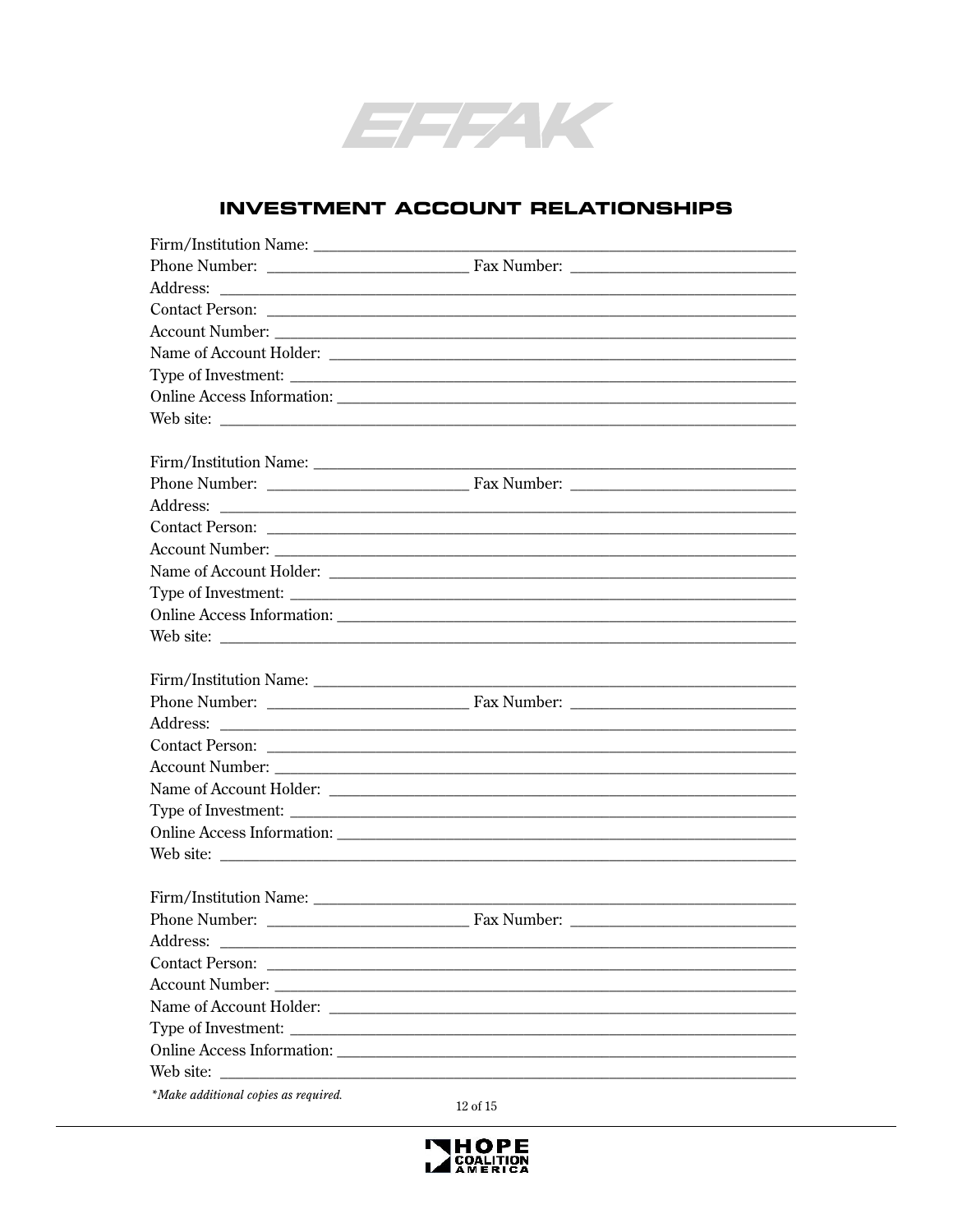

### **INSURANCE POLICY RELATIONSHIPS**

| Web site:                                 |                |  |
|-------------------------------------------|----------------|--|
|                                           |                |  |
|                                           |                |  |
|                                           |                |  |
|                                           |                |  |
|                                           |                |  |
|                                           |                |  |
|                                           |                |  |
|                                           |                |  |
|                                           |                |  |
|                                           |                |  |
|                                           |                |  |
| Firm/Institution Name:                    |                |  |
|                                           |                |  |
|                                           |                |  |
|                                           |                |  |
|                                           |                |  |
|                                           |                |  |
|                                           |                |  |
|                                           |                |  |
|                                           |                |  |
|                                           |                |  |
|                                           |                |  |
|                                           |                |  |
| Address:                                  |                |  |
|                                           |                |  |
|                                           |                |  |
|                                           |                |  |
|                                           |                |  |
| Online Access Information: ______________ |                |  |
| Web site:                                 |                |  |
| *Make additional copies as required.      |                |  |
|                                           | $13$ of $15\,$ |  |

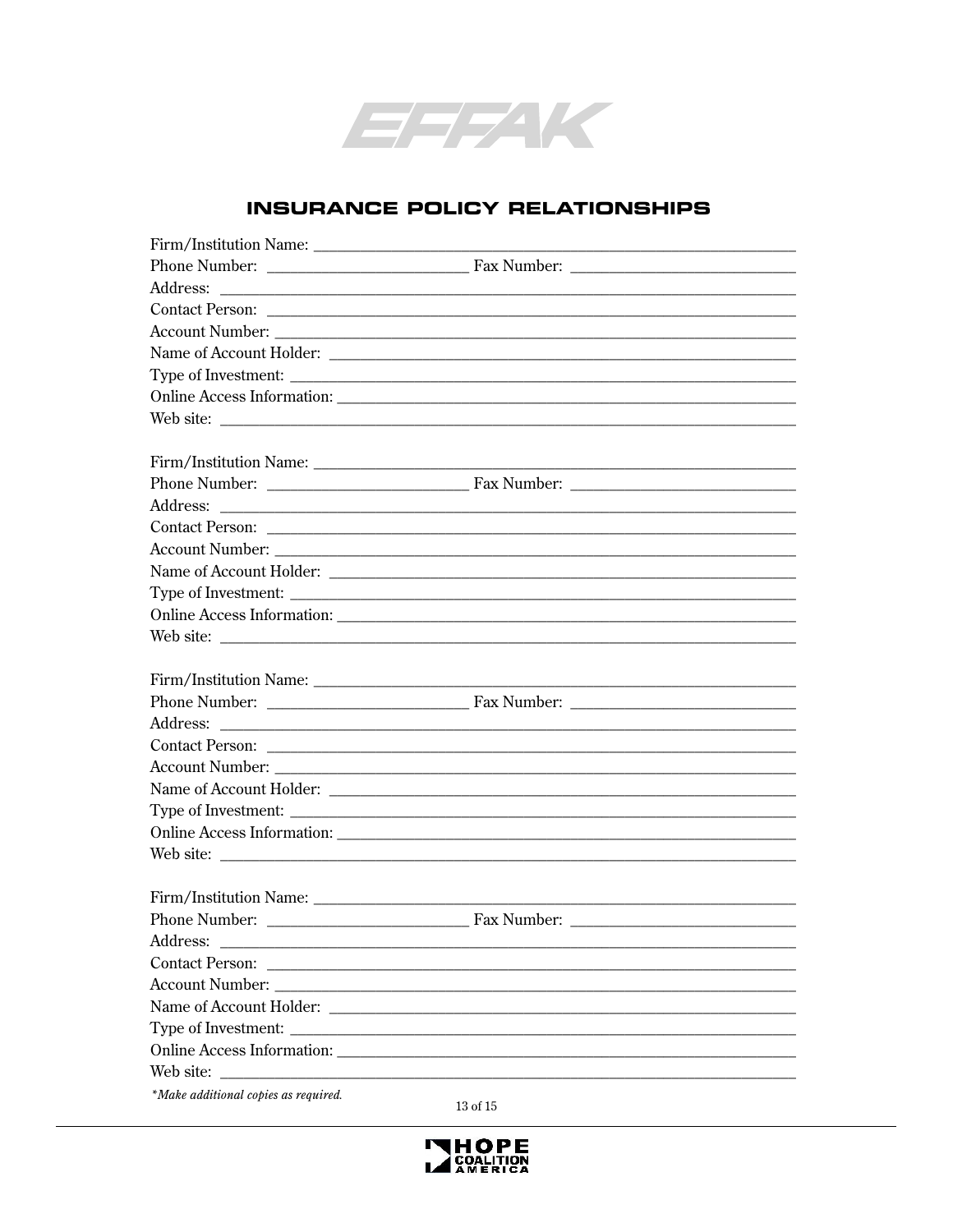

#### **FINANCIAL OBLIGATIONS**

(Annual, Quarterly and Monthly Payments)

| Date of Final Payment: _____________ |  |
|--------------------------------------|--|
|                                      |  |
| Payee:                               |  |
|                                      |  |
|                                      |  |
|                                      |  |
|                                      |  |
|                                      |  |
| Date of Final Payment: _____________ |  |
|                                      |  |
| Payee:                               |  |
|                                      |  |
|                                      |  |
|                                      |  |
|                                      |  |
|                                      |  |
| Date of Final Payment: _____________ |  |
|                                      |  |
| Payee:                               |  |
|                                      |  |
|                                      |  |
|                                      |  |
| Payment Address:                     |  |
|                                      |  |
| Date of Final Payment: _____________ |  |
| *Make additional copies as required. |  |

 $14$  of  $15\,$